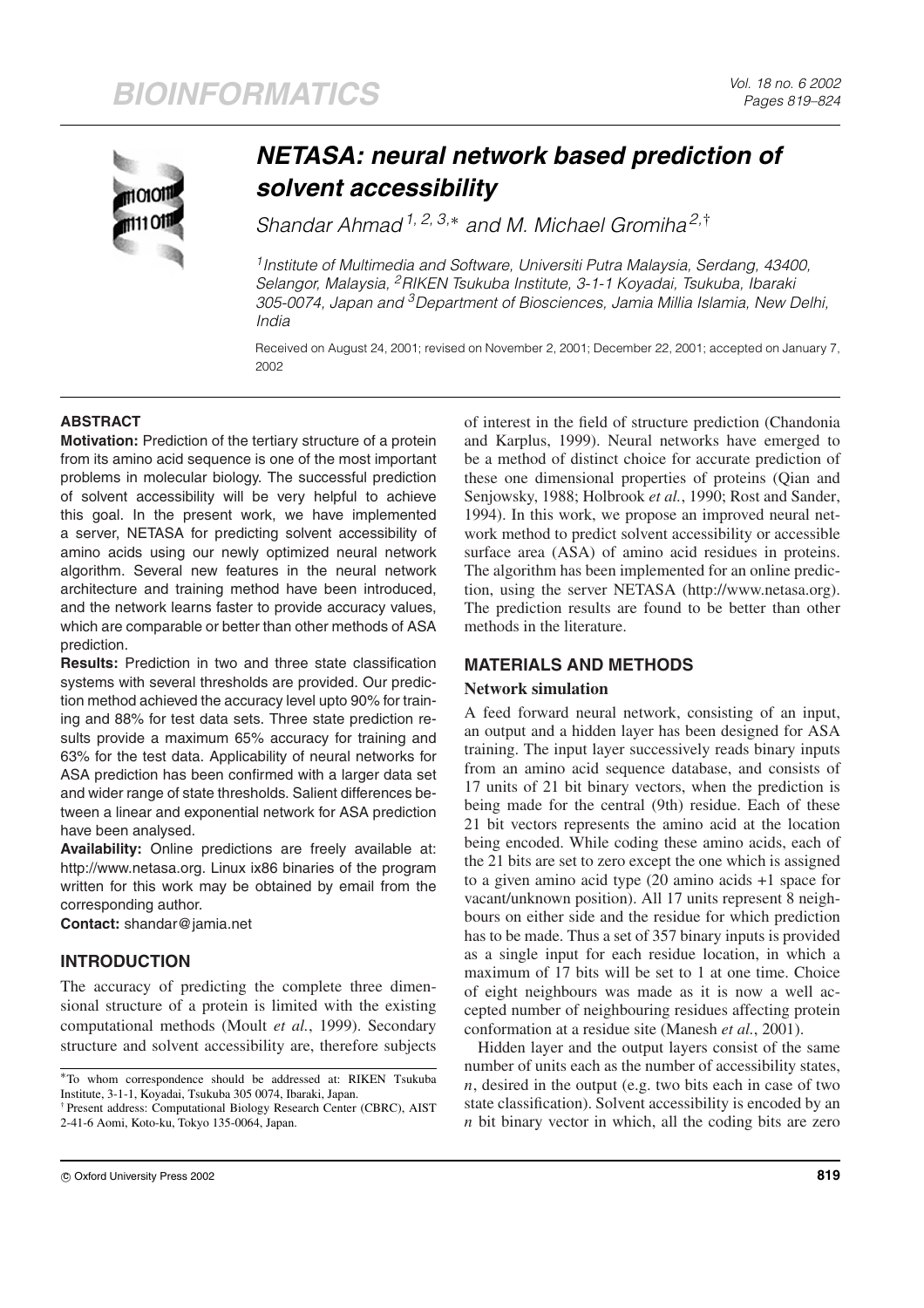**Table 1.** PDB codes of proteins used for training the network

| 1aba | 1abr | 1bdo          | 1beo | 1bib             |
|------|------|---------------|------|------------------|
| 1bmf | 1bnc | 1btm          | 1btn | 1cem             |
| 1ceo | 1cew | 1cfy          | 1chd | 1chk             |
| 1cyx | 1dea | 1del          | 1dkz | 1 <sub>dos</sub> |
| 1fua | 1gai | $1$ gp $1$    | 1gsa | 1 <sub>gtm</sub> |
| 1hav | 2i1b | 2 <i>s</i> ns | 3grs | 3mdd             |
|      |      |               |      |                  |

except one which corresponds to one of the accessibility states.

#### **Training procedure**

A set of 215 proteins with less than 25% homology and high resolution structures were selected for the present work. This set of 215 proteins is the same as the one recently used by Manesh *et al.* (2001) for implementing information theory to ASA prediction. This data is then divided into a training and test data sets. Only 30 proteins (7545 residues) were randomly selected for the training (Table 1). The remaining 185 proteins (42 037 residues) were kept in the test data set.

A large number of weights and biases need to be trained for the best accuracy levels with these proteins. Initialization of weights and biases was carried out by assigning them random values.

Training of weights is carried out one at a time, i.e. training one weight until the change in accuracy is less than a cutoff. Then we move on to the next weights and train them one by one. Presenting weights in the order of their occurrence may lead to over-training of weights in one region of weight space. This problem of unequal training of weights can be overcome by picking up the weights for training randomly from the whole set of weights. This will ensure that all network weights are equally trained. Several training cycles are run on the network and this further reduces the probability of unequal training. Starting with an appropriate value of cutoff, and gradually converging to a final cutoff value, is also helpful in checking this problem. After a certain number of training cycles, the accuracy cutoff is divided by a factor, and through a number of cycles, the network settles into the desired error minima. Training, one weight at a time, picked randomly, allows us to stop training anywhere. We evaluate prediction accuracy of the training data for every change in a weight, update that weight if there is an improvement in accuracy, or retain the value of that weight if there is no improvement in prediction accuracy. After a certain number of training cycles, prediction accuracy for the test data is evaluated. If the prediction accuracy on the test data does not improve in a cycle, training is stopped. We have also used linear activation function for the neurons, instead of the widely used sigmoidal function.

This allows us to increase the sensitivity of the network over small changes in the weights.

#### **Computation of solvent accessibility and prediction accuracy**

Solvent accessibility (%) is defined as the ratio between the solvent accessible surface area of a residue in three dimensional structure and that in an extended tripeptide (Ala-X-Ala) conformation. The solvent accessible surface areas of all atoms have been computed using the program ASC (Eisenhaber and Argos, 1993) with the van der Waals radii of the atoms given by Ooi *et al.* (1987). The extended state coordinates have been computed using the ECEPP/2 algorithm (Momany *et al.*, 1975) with the dihedral angles of Oobatake and Ooi (1993).

Prediction accuracy for the training and test data sets is defined as the percentage of correctly predicted residues in the corresponding set of proteins. It assigns a negative score for both under-prediction and over-prediction.

#### **RESULTS AND DISCUSSION**

## **Prediction of ASA**

The main NETASA server (http://www.netasa.org) for predicting solvent accessibility of each amino acid residue in a protein has been shown in Figure 1.

We have provided several thresholds (both for two and three states) for classifying residues as buried and exposed. As an example, we have selected the protein Human Thioredoxin (PDB code 1erv) for prediction, which was not included in the training data set. Two state prediction results for this protein for 25% threshold are provided in Table 2. Our method correctly predicts 89 out of 105 residues in buried or exposed category and the prediction accuracy is 83%, which is an excellent agreement between predicted and experimental ASA states obtained from its three dimensional structure (Vijaykumar *et al.*, 1987; Gromiha *et al.*, 1999).

Summary of all other prediction accuracy results for training and test sets of 30 and 185 proteins respectively, are presented in Table 3. A complete list of accuracy values for all training and test proteins can be seen through a link at http://www.netasa.org.

We found that NETASA could predict the solvent accessibility up to an accuracy of 90% for a 0% threshold of two state predictions. Further, the average accuracy lies between 70 and 90% for the two state predictions and 55 and 65% for three state predictions. These accuracy levels are superior to other methods available in the literature (see below).

There are several indices to measure the quality of ASA prediction, including single residue accuracy, Pearson's correlation coefficient and Matthews correlation coefficient (Matthews, 1975). However, for a two state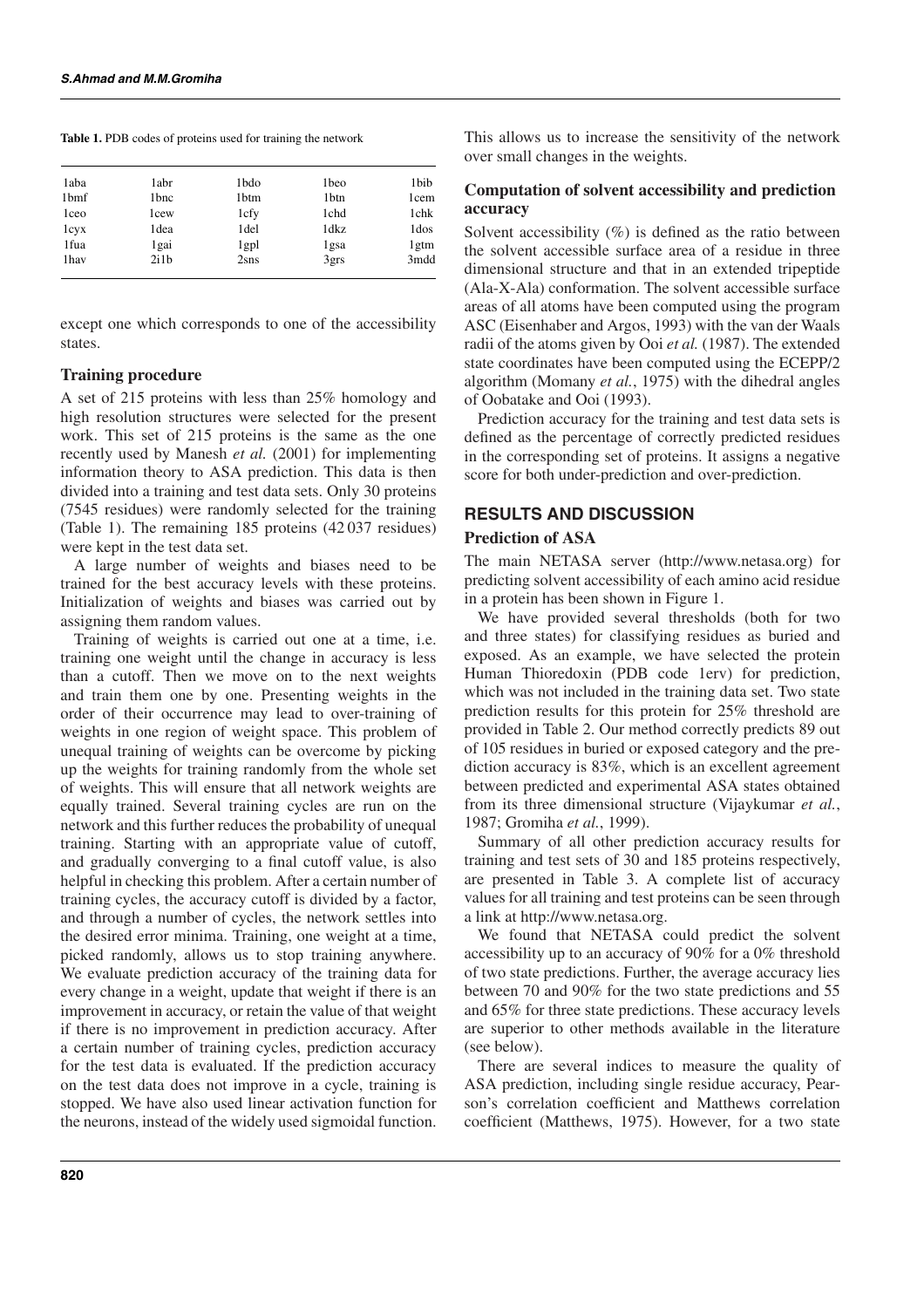| <b>STATISTICS</b>                                                                                                         |                                                                                                                                                                                                                                                 | <b>The County</b>   |
|---------------------------------------------------------------------------------------------------------------------------|-------------------------------------------------------------------------------------------------------------------------------------------------------------------------------------------------------------------------------------------------|---------------------|
| Elle Edit View Go Communicator<br>ïы<br>K                                                                                 | 泪                                                                                                                                                                                                                                               | <b>BMW</b>          |
| Hime Statch Nationale. Print. Security<br>filments Rebord<br><b>Back</b>                                                  | $-30 +$                                                                                                                                                                                                                                         |                     |
| "Bookmarks & Location Busspr / / www.netexe.srg/                                                                          |                                                                                                                                                                                                                                                 | - C What's Related  |
| / Weblize / People / Yellow Pages / Download / New & Cool & Channels                                                      |                                                                                                                                                                                                                                                 |                     |
| PUTRA                                                                                                                     | <b>Welcome to NETASA:</b><br><b>Prediction of Solvent Accessibility using Neural Networks</b>                                                                                                                                                   |                     |
| accuracy on these proteins are available Here.<br>Brief description is provided in the help document.                     | This program predicts the solvent accessibility of amino acid residues in a protein using our neural network algorithm.<br>Neural network was trained using 30 proteins and results were tested on 185 proteins. Detailed results of prediction |                     |
| buried and exposed residues.                                                                                              | To predict ASA states for a protein sequence, choose a state <b>threshold</b> for buried and<br>exposed categories. Three state predictions have two thresholds for buried, partially                                                           |                     |
| <b>C</b> 0% (Two State)                                                                                                   | 5% (Two State)                                                                                                                                                                                                                                  |                     |
| o<br>10% (Two state)                                                                                                      | 25% (Two state)                                                                                                                                                                                                                                 |                     |
| 50% (Two state)                                                                                                           | • 10%, 20% (Three state)                                                                                                                                                                                                                        |                     |
| 25%,50% (Three state)                                                                                                     |                                                                                                                                                                                                                                                 |                     |
| Please enter your sequence in a single letter code.                                                                       |                                                                                                                                                                                                                                                 |                     |
| MNIFEMLRIDEGLRLKIYKDTEGYYTIGIG<br>GRNTNGVITKDEAEKLFNODVDAAVRGILR<br><b>NMVFOMGETGVAGFTNSLRMLOOKRWDEAA</b><br>TTFRIGTMEATK |                                                                                                                                                                                                                                                 |                     |
| Lucizian Toolbar                                                                                                          |                                                                                                                                                                                                                                                 | <b>ITIL KAYMING</b> |

**Fig. 1.** NETASA web server for ASA prediction with an example to Human Thioredoxin (105 residues), PDB code 1ERV.

**Table 2.** Prediction results for Human Thioredoxin (PDB code 1ERV)

| AA | M                         | V            | K            | Q           | Ι | E | S           | K           | T            | A           | F           | Q            | E           | А            | L            | D           | A         | A           | G            | D           |
|----|---------------------------|--------------|--------------|-------------|---|---|-------------|-------------|--------------|-------------|-------------|--------------|-------------|--------------|--------------|-------------|-----------|-------------|--------------|-------------|
| Ex | e                         | b            | e            | e           | b | e | e           | e           | e            | e           | b           | e            | e           | b            | $\mathbf b$  | $\rm e$     | e         | b           | e            | e           |
| Pr | b                         | b            | e            | e           | b | e | e           | e           | e            | b           | b           | e            | e           | b            | b            | e           | e         | e           | e            | e           |
| AA | K                         | L            | V            | V           | V | D | F           | S           | A            | T           | W           | $\mathsf{C}$ | $\mathbf G$ | $\mathbf{P}$ | $\mathsf{C}$ | K           | M         | $\mathbf I$ | K            | $\mathbf P$ |
| Ex | e                         | b            | b            | b           | b | b | $\mathbf b$ | $\mathbf b$ | b            | $\mathbf e$ | e           | $\mathbf b$  | ${\bf e}$   | e            | $\mathbf b$  | ${\bf e}$   | e         | b           | ${\bf e}$    | $\rm e$     |
| Pr | e                         | b            | b            | $\mathbf b$ | b | e | b           | $\mathbf b$ | $\mathbf b$  | $\rm e$     | b           | $\mathbf b$  | ${\bf e}$   | e            | $\mathbf b$  | ${\bf e}$   | b         | b           | ${\bf e}$    | e           |
| AA | $\boldsymbol{\mathrm{F}}$ | $\rm F$      | H            | S           | L | S | $\mathbf E$ | K           | Y            | S           | $\mathbf N$ | V            | $\bf{I}$    | F            | L            | $\mathbf E$ | V         | D           | V            | D           |
| Ex | $\mathbf b$               | $\mathbf b$  | $\mathbf{e}$ | e           | b | b | $\rm e$     | e           | b            | $\mathbf e$ | e           | b            | b           | b            | $\mathbf b$  | $\mathbf b$ | b         | b           | b            | $\rm e$     |
| Pr | $\mathbf b$               | b            | $\mathbf{e}$ | $\mathbf b$ | b | e | $\rm e$     | e           | b            | $\mathbf e$ | e           | $\mathbf b$  | b           | b            | $\mathbf b$  | ${\bf e}$   | b         | e           | b            | $\mathbf e$ |
| AA | ${\rm D}$                 | $\mathsf{C}$ | Q            | D           | V | A | S           | $\mathbf E$ | $\mathbf C$  | $\mathbf E$ | V           | K            | S           | M            | $\mathbf{P}$ | T           | ${\bf F}$ | ${\bf Q}$   | $\mathbf F$  | $\mathbf F$ |
| Ex | e                         | $\mathbf b$  | e            | e           | b | b | e           | e           | b            | $\rm e$     | b           | e            | e           | b            | $\mathbf b$  | b           | b         | $\mathbf b$ | $\mathbf b$  | b           |
| Pr | e                         | $\mathbf b$  | $\mathbf e$  | e           | b | b | e           | ${\bf e}$   | b            | e           | b           | e            | ${\bf e}$   | b            | e            | b           | b         | e           | b            | b           |
| AA | K                         | K            | G            | $\bf Q$     | K | V | G           | $\mathbf E$ | $\mathbf{F}$ | S           | G           | A            | N           | K            | $\mathbf E$  | K           | L         | $\mathbf E$ | $\mathbf{A}$ | $\mathbf T$ |
| Ex | e                         | e            | e            | e           | e | e | e           | e           | b            | e           | e           | e            | e           | e            | e            | $\rm e$     | b         | b           | $\rm e$      | b           |
| Pr | e                         | e            | e            | e           | e | b | e           | $\mathbf b$ | b            | e           | e           | b            | e           | e            | e            | e           | b         | e           | $\rm e$      | b           |
| AA | $\mathbf I$               | $\mathbf N$  | E            | L           | V |   |             |             |              |             |             |              |             |              |              |             |           |             |              |             |
| Ex | b                         | e            | $\mathbf e$  | b           | e |   |             |             |              |             |             |              |             |              |              |             |           |             |              |             |
| Pr | b                         | e            | e            | b           | b |   |             |             |              |             |             |              |             |              |              |             |           |             |              |             |
|    |                           |              |              |             |   |   |             |             |              |             |             |              |             |              |              |             |           |             |              |             |

 $AA = Amino Acid Residue, Ex = Experimental ASA state, Pr = Predicted ASA state. b = buried, e = exposed.$ 

prediction, the two correlation coefficients mentioned here are identical. We have noticed that improvement in one of these indices of prediction quality does not necessarily imply a similar improvement in others. Neural network is capable of learning to maximize any index of prediction quality i.e. accuracy or correlation. Values in Table 3 are obtained by optimizing single residue accuracy values

basically to enable a comparison with other methods. A training to maximize any of the correlation coefficients can however be similarly achieved.

## **Validation of results with re-partitioning the data**

To validate the results obtained from the network mentioned above, we repeated all our calculations, this time,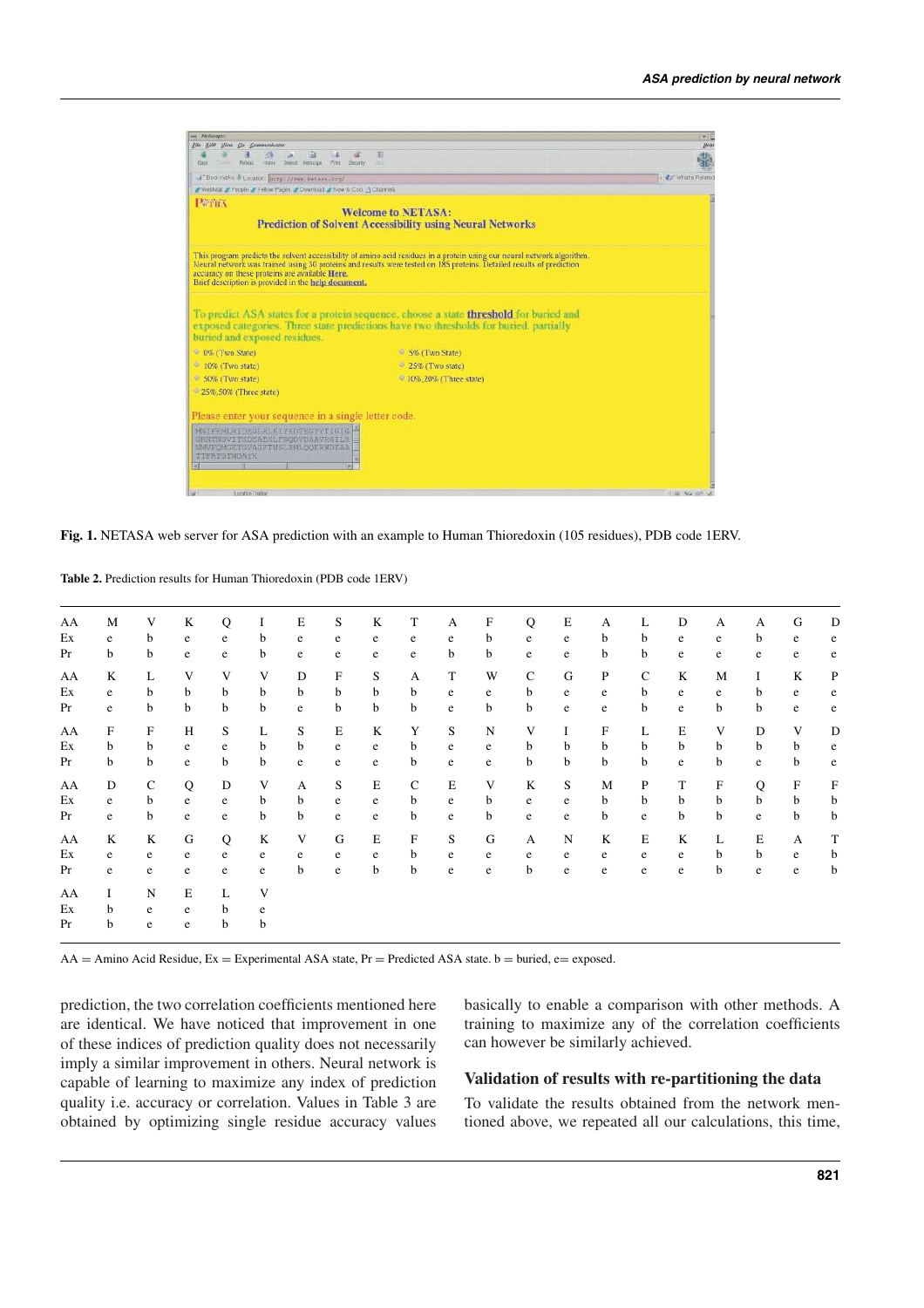**Table 3.** Summary of prediction accuracy and correlation for training and test datasets with 30 training proteins

| State             | Accuracy $(\% )$ and correlation* |              |  |  |  |  |
|-------------------|-----------------------------------|--------------|--|--|--|--|
| threshold $(\% )$ | Training                          | Test         |  |  |  |  |
| $\Omega$          | 89.8 (0.320)                      | 87.9 (0.023) |  |  |  |  |
| 5                 | 76.1 (0.373)                      | 74.6 (0.322) |  |  |  |  |
| 10                | 75.2 (0.459)                      | 71.2 (0.365) |  |  |  |  |
| 25                | 73.1 (0.460)                      | 70.3 (0.404) |  |  |  |  |
| 50                | 80.1 (0.327)                      | 75.9 (0.146) |  |  |  |  |
| 10%, 20%          | 65.1(0.417)                       | 63.0 (0.373) |  |  |  |  |
| 25%, 50%          | 60.9 (0.348)                      | 55.0 (0.229) |  |  |  |  |

(\*) Values in brackets represent correlation coefficients.

**Table 4.** Summary of prediction accuracy and correlation for training, test and validation datasets after re-partitioning the data

| <b>State</b>      | Accuracy $(\%)$ and correlation* |              |              |  |  |
|-------------------|----------------------------------|--------------|--------------|--|--|
| threshold $(\% )$ | Training                         | Test         | Validation   |  |  |
| $\Omega$          | 88.8 (0.320)                     | 89.2 (0.071) | 88.1 (0.097) |  |  |
| 5                 | 75.3 (0.356)                     | 73.7 (0.251) | 72.1 (0.240) |  |  |
| 10                | 73.1 (0.413)                     | 71.3 (0.352) | 71.0(0.325)  |  |  |
| 25                | 72.6 (0.455)                     | 71.0 (0.414) | 71.1(0.414)  |  |  |
| 50                | 76.7(0.134)                      | 74.7 (0.117) | 75.1(0.113)  |  |  |

(\*) Values in brackets represent correlation coefficients.

dividing the 215 proteins into three sets. One of the data sets was used for training, others to determine where the training be stopped (just the same way as described above) and the third dataset was used to validate the results after the training has been completed. This leaves 72, 72 and 71 proteins in each data set. Training, test and validation data were rotated for all possible six combinations, and the average accuracy for training, test and validation data were obtained. Using this scheme, we could reproduce all the accuracy values mentioned in Table 3, with the exception of 5% threshold where, the resultant accuracy was found to be 72.1%. Accuracy and correlation results of such predictions are summarized in Table 4. It is also observed that a higher accuracy in the extreme threshold states was accompanied by poorer correlation coefficients. This suggests that the network has a tendency to overpredict higher populated states. To examine this aspect, the 50% threshold predictions, which showed a 75% accuracy, were retrained for best correlations. Training, test and validation data accuracy with correlation optimizations, are found to be 74.0, 71.6 and 71.1% respectively. Correlation coefficients corresponding to these values are 0.332, 0.273 and 0.251 respectively. Similar training for other thresholds indicates that the prediction accuracy for the best correlations will vary in a narrow range of 71–72% for all state thresholds.

#### **Comparison with other methods**

There have been several attempts in the recent past to predict accessibility of amino acids from sequence, with an objective to reduce the gap between the number of known sequences and known three dimensional structures. A direct comparison of these methods is not possible owing to the reasons such as arbitrarily different choices of state thresholds for ASA classification and use of different methods to calculate ASA. However, a general comparison of the reported accuracy values was shown to have predictions close to 73% in the two state model and 58% in the three state model (Richardson and Barlow, 1999). Some more investigations have been reported after this review (Giorgi *et al.*, 1999; Carugo, 2000; Li and Pan, 2001; Manesh *et al.*, 2001). Giorgi *et al.* (1999) have used a knowledge based prediction model and reported accuracy values of 85.0, 77.0 and 70.7% for a two state model with 0, 9 and 25% state thresholds. However, their prediction results report several residues as 'unknown', and hence comparison of these figures with other methods, including the present work is not possible. Further, predictions in PredAcc (Giorgi *et al.*, 1999) provide a two state model only as compared to two and three state models in the present work. Carugo (2000) also developed an independent method for ASA prediction and could obtain an accuracy of 68.7% for a two state model. Li and Pan (2001), also used a somewhat similar method and could obtain a prediction accuracy of about 71.5%. Results for a three state prediction by their method were not reported. Cuff and Barton (2000) have reported a maximum 86.7% accuracy for a 0% threshold with the inclusion of sequence alignment information. A comprehensive study using information theory was reported by Manesh *et al.* (2001). In their work, they have applied information theory to several state models including two and three states. The most significant results relating to two state models produce an accuracy of about 70% and for a three state models the accuracy is 53 and 58% for two choices of thresholds. They have also used their own method to calculate ASA values from PDB data, using these figures of accuracy which seem to be higher. However, for this comparison, we take those values obtained using DSSP as that is a more widely accepted method of ASA calculation. In view of the accuracy figures mentioned above, the accuracy values in the present work are evidently better than other methods reported in the literature (Table 3).

#### **A simpler choice of network design and training**

*Activation functions and network biases* In a multilayer neural network, the neural signals are propagated using an activation function, which collects all the excitatory inputs from the previous layer, calculates a weighted sum, transforms it via a linear, sigmoidal or exponential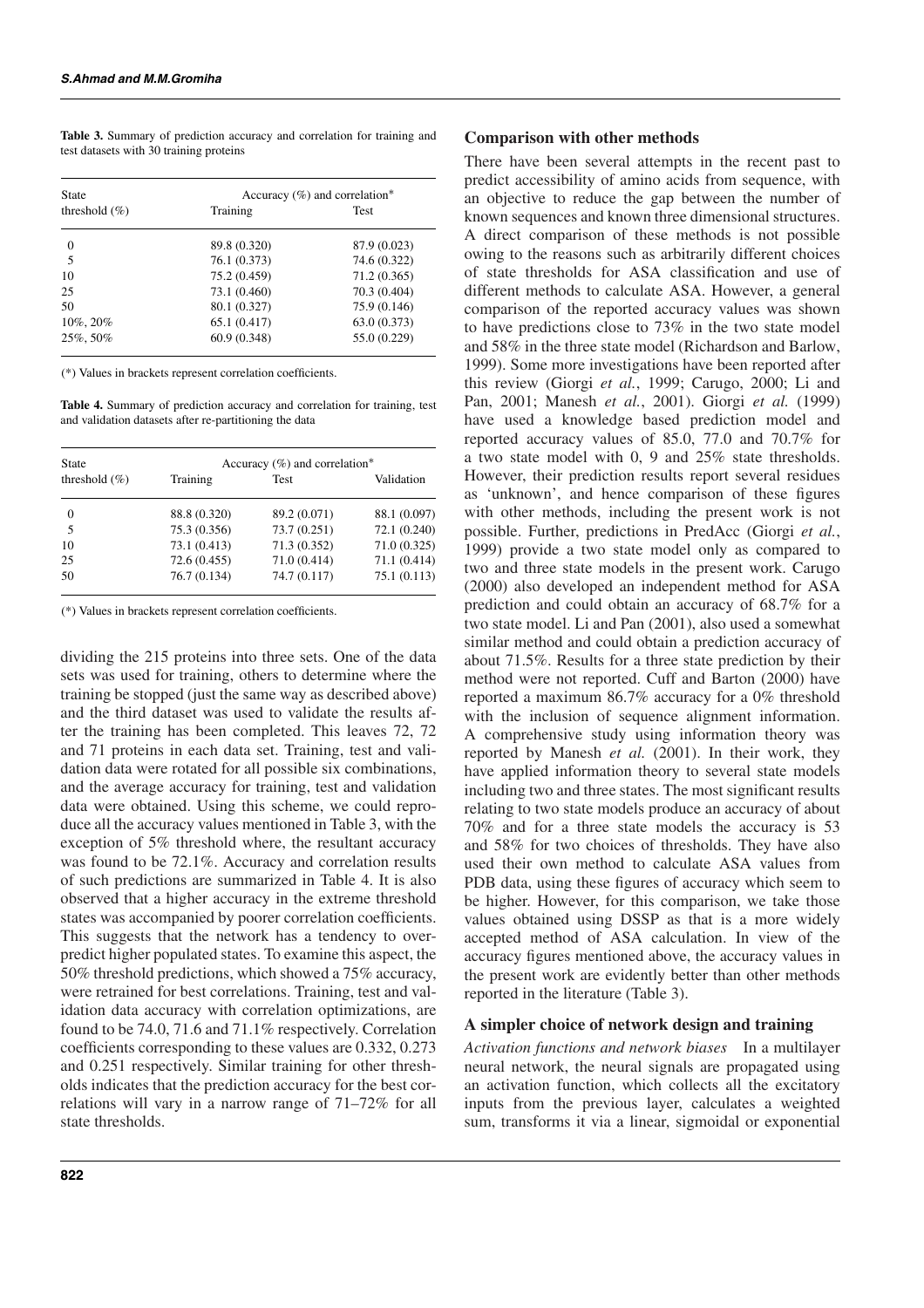function and propagates the resulting signal to the next layer. In a two state prediction, this activation is calculated only for two nodes in the hidden layer. In a linear network the final state of the two output nodes are  $w_1a + w_2b$  and  $w_3a + w_4b$  respectively, where *a* and *b* are the activations received by the nodes in the hidden layer from the input layer and w's are the weights connecting hidden layers and the output layer units. In an exponential activation, the status of the output nodes will be altered to  $w_1e^a$  +  $w_2e^b$  and  $w_3e^a + w_4e^b$  respectively. The actual prediction is made by subtracting the status of one unit from the other. Positive and negative values of this difference (*D*) determine, if the residue is predicted as buried or exposed respectively. It is obvious that the value of *D* for a linear network  $(D_l)$  and for an exponential network  $(D_e)$ , do not become negative or positive at the same time. This means  $D_l > 0$  does not necessarily imply  $D_e$  will also be greater than zero. We examined this relationship in the predictions and found that the networks trained for linear activations, may give as much as 70% lower accuracy if the same weights were used for an exponential network. However, the net accuracy levels achieved in the two designs of the network were not found to differ significantly, and therefore, we conclude a simpler linear network can also be used to obtain similar prediction results as would be obtained by exponential or sigmoidal functions.

We also observe that training of network biases is a relatively redundant exercise in this problem. Since, neural network is an approximation method anyway and many simultaneous solutions exist for the kind of training, we need, we experimented by setting all network biases to zero and found that an exclusive training of weights, with no network biases, achieves identical accuracy levels as the ones with non-zero biases and training of biases and weights together. Thus, doing away with network biases is a simplification, which can be afforded in this problem.

*Effect of window size and observation of over-training* It was found that the window size of the input sequence data, does not affect the accuracy levels significantly starting from a window size of 3 and going upto 8. This confirms the results previously reported by Rost and Sander (1994). To include all possible sequence information, we preferred a window size of eight residues. However, for a training data with a relatively high state threshold, a window size as large as 8 creates a network too large for the training data available in each state. For example for an 85% threshold, there are just 1745 residues in the exposed state for whole data set. Dividing it into training and test data sets will leave approximately 600 residues only. A network with eight neighbours has 718 weights and therefore training such a large network for smaller data is not justified. We therefore reduce the network size to allow having a number of residues in each prediction state which is at

least four times the number of weights. Using this as a thumb rule, we could train networks for higher thresholds. We find that the accuracy levels with the data partitioning into three sets, gives similar accuracy levels for higher thresholds also, although the window size could be as low as three.

Rost and Sander (1994) have reported that the prediction accuracy for their training and test data sets is the same (71.4%). Significantly, though it has been proved that a multi layer neural network can be trained to any degree of accuracy, and if the training is stopped, it should be done, when test data accuracy has started falling with an improvement in training data accuracy (Hornik *et al.*, 1989). In the present work, we do observe over-training. As an example, for the case of 5% threshold, we reported here 76.1% accuracy for training and 74.6% for test data sets. We actually tried to train this network further and could get a 77.9% accuracy for training data, but it reduced the test data accuracy to only 71.9%. So, in our network, we have clearly observed an over-training. One important result we observed is that the incidence of over-training becomes more likely for larger window sizes, as the maxima of test data accuracy is then observed at relatively higher values of training prediction accuracy.

*Possible reasons for better accuracy* In the present work, we find significantly better accuracy values specially in the extremely populated states. These high values of accuracy are accompanied by relatively low correlations. The following possible reasons for better accuracy values emerge.

The network has been trained to maximize accuracy scores, which means that the network may have overpredictions in higher populated states. In this situation correlation coefficients may be regarded as a better candidate of prediction quality. Previously reported networks do not provide information on correlations in all thresholds and therefore, we cannot conclusively say if a similar observation was made in these networks. However, at least two authors have reported observation of highest prediction accuracy in the extreme state calssification of 0% threshold (Cuff and Barton, 2000; Giorgi *et al.*, 1999). This seems quite likely that these high accuracy values were accompanied by low correlation coefficients.

The other possibility could have been that the relationship between the residues and their accessibility may be better represented by a linear network rather than a sigmoidal network. However, when we train the network for a sigmoidal activation and analyse this possibility, we do not find significant differences in the two ways of training except in the speed at which the two networks learn.